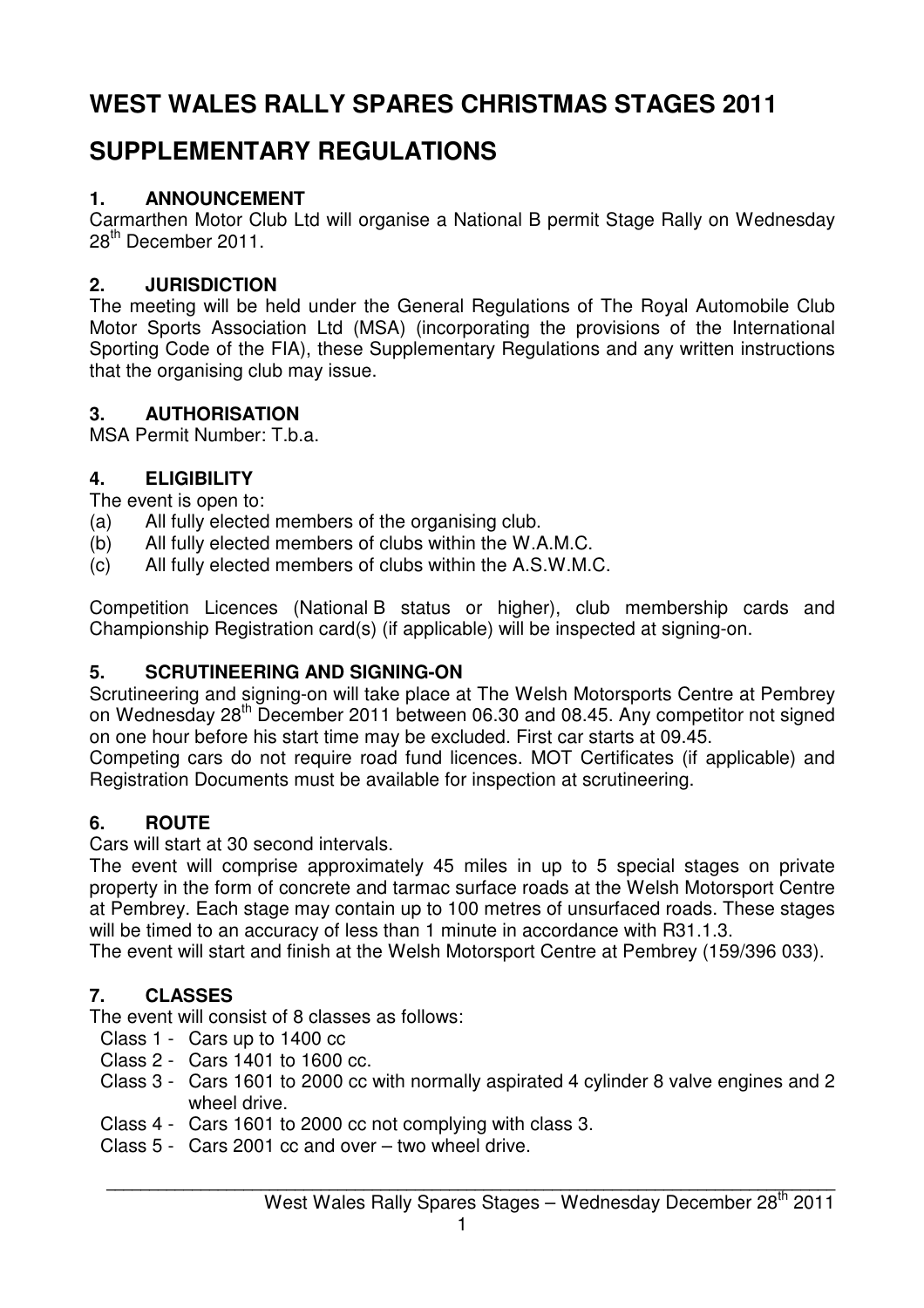Class 6 – Cars 2001 cc and over – four wheel drive

- Class 7 Road rally cars as defined in the rules of the 2011 Welsh Tarmacadam Championship.
- Class 8 Historic rally cars complying with R49

All forced induction engined cars, will be subject to an equivalency factor of 1.7 times the cubic capacity of the engine in determining the capacity class of the car concerned.

#### **8. TROPHY RALLY**

A trophy class will run over stages 4 and 5, and will be open to any competitor who retires on stages 1 to 3, subject to the car being re-scrutineered and permission being granted by the Clerk of the Course. There will be no awards given in this class as it is intended purely to give those who retire early in the event to have an opportunity to give their car a run.

#### **9. AWARDS**

Awards will be presented as follows: 1st overall Awards for driver and co-driver 1st in each class **Awards** for driver and co-driver 2nd in each class **Awards for driver and co-driver** 2nd in each class 3rd in each class **Awards for driver and co-driver Awards** for driver and co-driver Best all ladies or mixed crew and co-driver and co-driver No crew may win more than one of the above awards.

#### **10. ENTRIES**

The entry list opens on publication of these regulations and closes initially on Wednesday  $14<sup>th</sup>$  December 2011. The entry fee is £195. Late entries may be accepted at the discretion of the organisers up to Tuesday 27<sup>th</sup> December 2011 although any such late entries will not be included on the seeded entry list. All entries must be made on the official entry form and accompanied by the appropriate fee. Entry places may not be reserved by telephone.

The Entries Secretary of the Meeting to whom all entries must be sent is Ryland James, Cartref, Bethlehem Road, Pwll Trap, St Clears, Carmarthenshire, SA33 4AN (Tel: 01994 230966 or E-mail rylandims@aol.com). Please restrict any telephone calls to between 1800 and 2100.

The maximum entry for the meeting is 70 plus 10 reserves. The minimum is 40. The minimum for each class is 3. Should any of the above minimum figures not be reached, the organisers have the right to either cancel the meeting or amalgamate classes as necessary.

Entries will be selected on receipt.

Entries cancelled in writing before the initial closing date for entries will be entitled to a full refund less £20. Entries cancelled after the closing date will not be refunded unless the vacant place is filled by a reserve. The above procedure will also apply to reserves who will be notified as soon as possible of vacant places.

Final instructions and entry list will be posted to the crew member indicated on the entry form in the week prior to the event and will carry the same force as these regulations.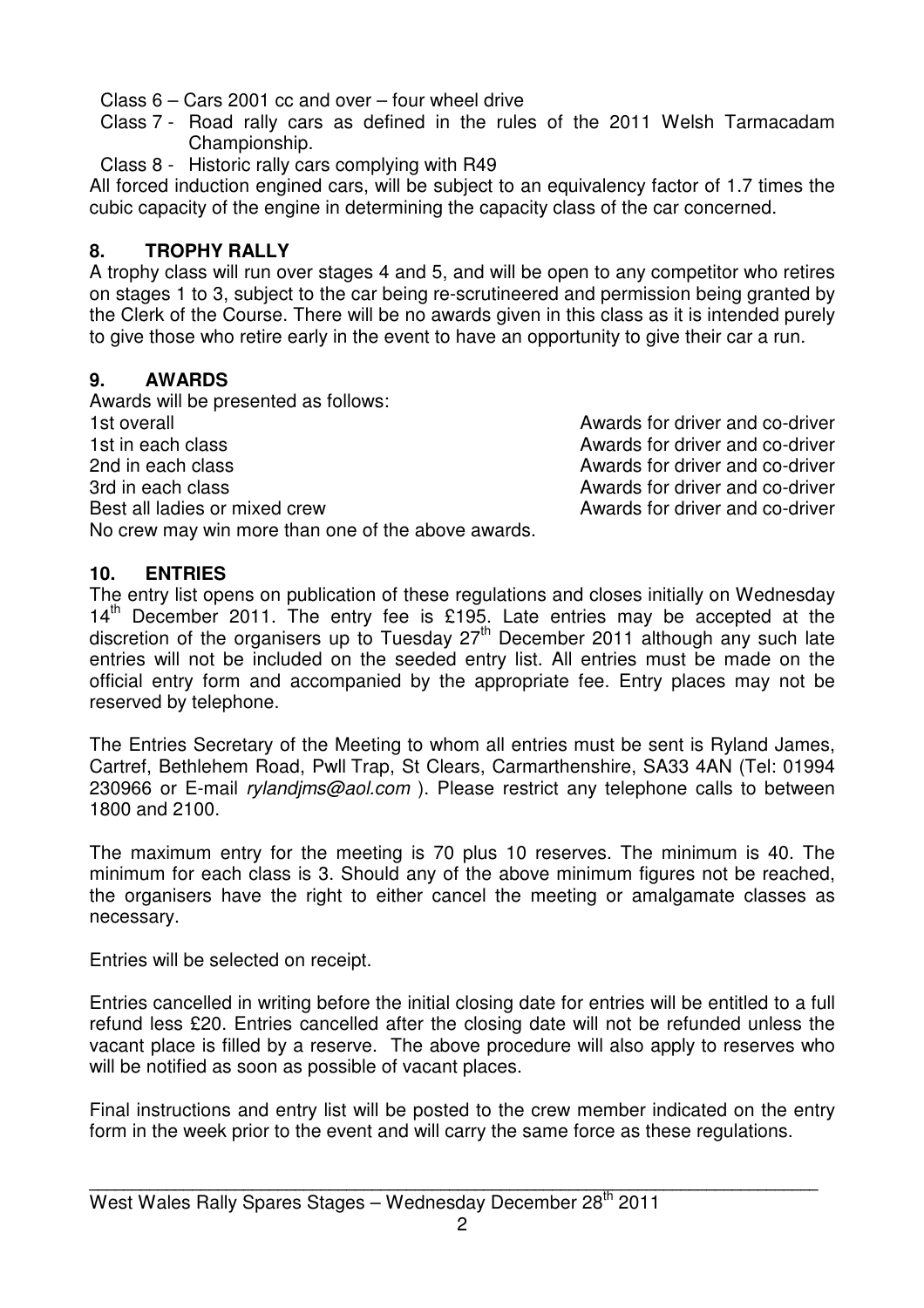## **11. OFFICIALS**

MSA Steward: Andrew Thomson Club Stewards: Ian Howells and Mike Kennett Clerks of the Course: Mike Griffiths Tel: 01554 754421(H) and Chris Long Tel: 01792 425416(H) Secretary of the Meeting: John Butler-Jenkins, 3 Porth-y-Plas, Llanstephan Road, Carmarthen, SA31 3PW. Tel:01267 232601(H) Entries Secretary: Ryland James Tel: 01994 230966 (H) Chief Marshal: Clive Morris MSA Scrutineers: Keith Morgan MSA Timekeeper: Gethin Rees Chief Medical Officer: Mr S. Mimmidi Judges of Fact: To be displayed on official notice board Vehicle eligibility: Keith Morgan Environmental scrutineer: Rob Duke Radio Co-ordinator & Safety Officer: Colin King Results Service: Amserwyr Modur Cymru

## **12. RESULTS**

Provisional results will be published at the Welsh Motorsport Centre, Pembrey in accordance with D26.1.2 and any protest must be lodged in accordance with C5 and appeals in accordance with C6.

#### **13. DOCUMENTATION**

Entrants will be supplied with a Route diagrams and time cards at signing on. These documents will provide all the necessary information to enable competitors to comply with R33.1.

Competitors may be required to make up lateness at rest halts.

## **14. SERVICING**

Servicing is defined as work being carried out on the car by any person other than the competing crew, or the use of any parts or tools not carried in the competing car. There will be one service area where work may be carried out by the Service Crew of the competing car.

Crews may work unassisted on their own cars as described in R38.2.

## **15. IDENTIFICATION**

Competitors will be identified by 9" high black numbers on a white background on both sides of the vehicle (not supplied). Competitors will be responsible for maintaining these identifications in a legible condition during the event and their removal after the event or upon retirement. Competitors will also identified by high visibility numbers supplied by the organisers **to be fixed on both rear side windows**.

#### **16. CONTROLS AND TIMING**

The event will be run using Target Timing (R31).

The rally will be divided into Road Sections and Special Stages.

All controls other than Passage Controls (PCs) and Route Checks will be Time Controls (TCs). Each road section will be allotted a Target Time based on approximately 28 mph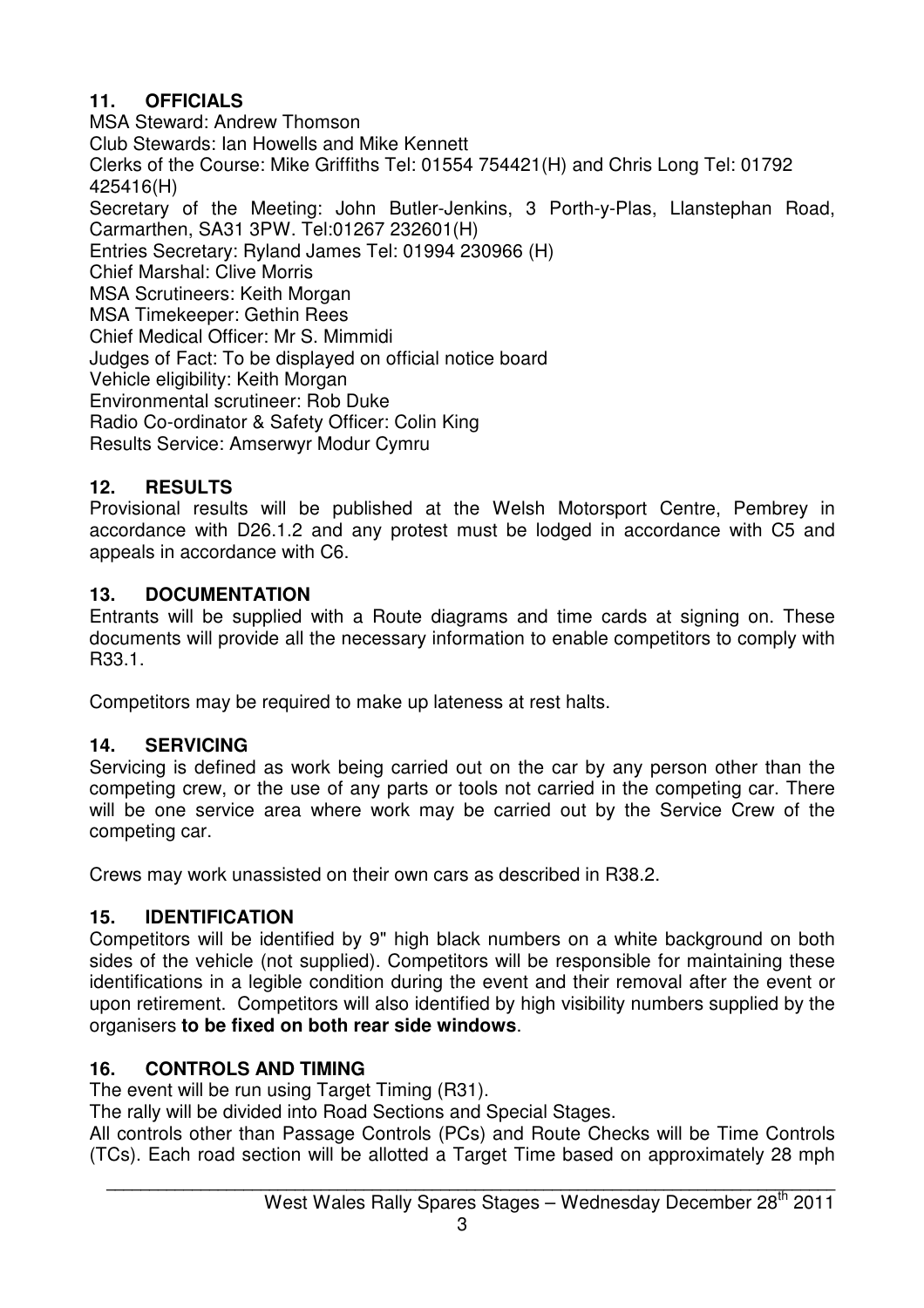average or less and a competitor can calculate his Due Time of arrival at any TC by adding his Target Time to his actual time of departure from the preceding TC. On any Road Section following a Special Stage three or four minutes extra will be allowed over the set average speed to account for any delays at the Special Stage Finish.

All Special Stages will have a Bogey Time set at 75 mph and a Target Time set at approximately 30 mph. Competitors will receive penalties as follows:-

- (i) Under Bogey Bogey Time
- (ii) Over Bogey under Target Actual Time Taken
- (iii) Over Target Target Time (No extra time penalties)

However, excess lateness taken over Target on Road Sections and Special Stages is cumulative and once lost cannot be regained.

When accumulated lateness between any two adjacent Main Controls exceeds the permitted maximum of 5 minutes a competitor will be excluded.

Should any recorded time not be legible or not appear authentic the organisers may use any means at their disposal to establish a time.

The following titles shall describe the various types of Time Controls: (See Drawing nr 29.1.4 for description of signs).

- (a) Main Controls (MC Signs 1 and 2)
- (i) Main controls will be situated at the Start and Finish of the Rally, immediately before and after any Rest Halt/Service Area, or at any other specified point.
- (ii) At an MC after a rest halt Competitors will restart at 30 second intervals in order of their arrival at the MC immediately preceding that halt.
- (iii) Each competitor will be given a due starting time from any MC and the difference between this time and his actual starting time will be counted towards exclusion for overall lateness. Also a time penalty will be applied.
- (iv) Competitors not excluded by reason of having accumulated more than the maximum allowed lateness will restart (subject to 17(a)(iii) above) from any MC with zero lateness, i.e. lateness is only accumulated between two adjacent MC's.
- (b) Special Stage Arrival Controls (SSA Signs 1 and 2) On arrival at SSA a competitor will receive an arrival time only when he is ready to start the stage (helmets on etc.). A competitor who is early may wait for his Due Time subject to R30.3.1. A provisional start time for the stage will be allocated in accordance with R31.2.11. He must then proceed immediately to the Start Line.
- (c) Special Stage Start Control (SSS Sign 3)

At the SSS a Competitor will be given a start time for the Stage in hours, minutes and seconds and will normally coincide with the provisional time allocated at the arrival control. Once a competitor has clocked in at an SSA the competitor must be ready to start the stage except as laid down in R31.2.11. Notwithstanding regulation R25.7, the starting procedure for special stages shall be replaced by traffic lights in accordance with the following procedures and sequence. The 30 second warning will not be given. With 15 seconds to go the Red light comes on. With 10 seconds to go the Red light stays on and the five Amber lights come on. With 5 seconds to go the Red light goes out. From 5 seconds to zero the Amber lights count down the last 5 seconds. At zero seconds the Green light comes on to signal go. The green light remains on for 5 seconds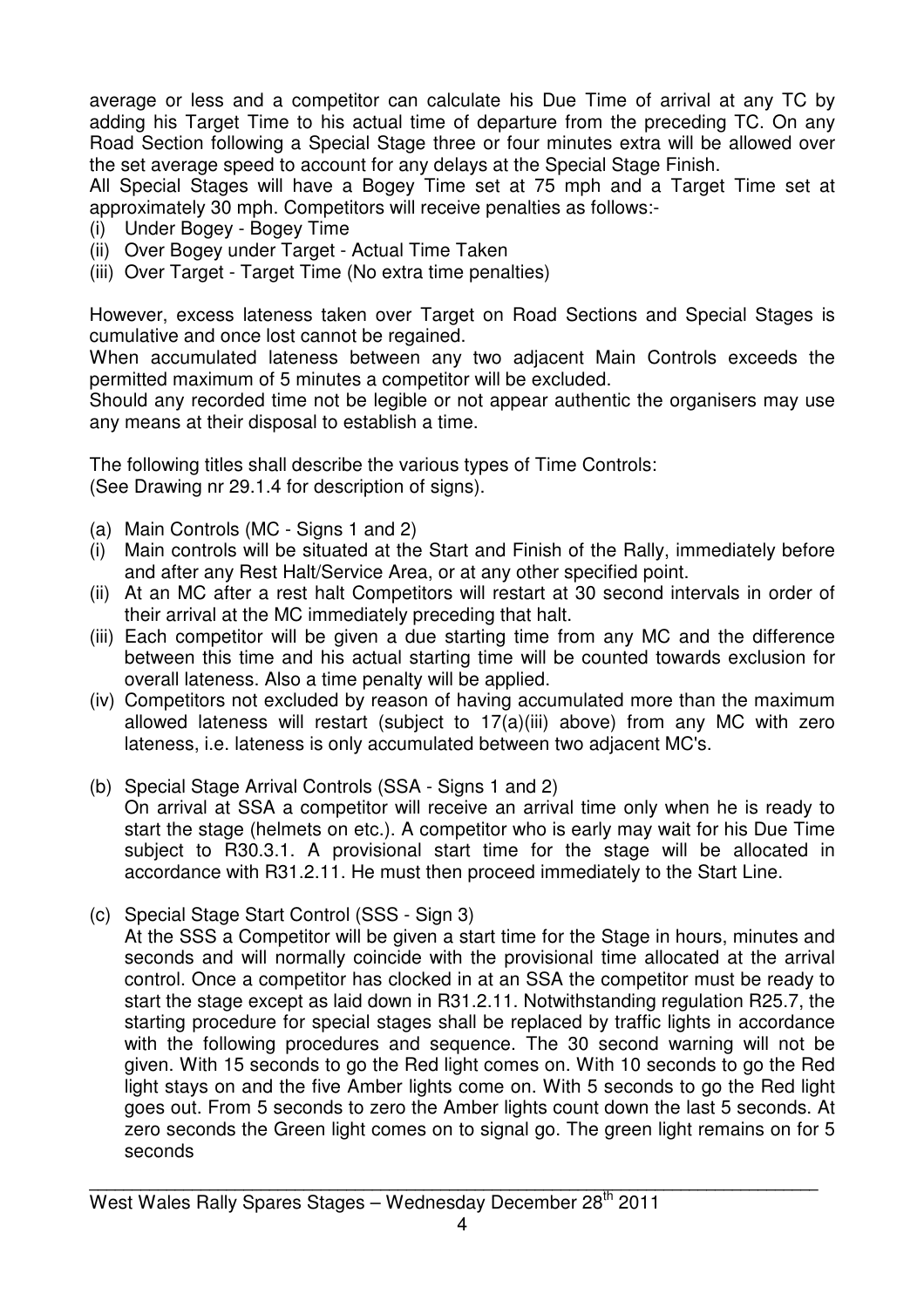As each section is timed separately the time taken from SSA to SSS is Dead Time and delays are automatically allowed for. The control area between Sign 1 at the SSA and Sign 3 at the SSS will be parc ferme

(d) Special Stage Finish Control (SSF - Signs 4, 5 and 7)

 At the SSF a competitor will receive his finish time in hours, minutes and seconds. This time in hours and minutes will be his start time for the following Road Section. Any competitor who fails to stop at the STOP Line must not, under pain of exclusion, reverse to the stop line, but must return on foot.

(e) Passage Control (PC)

 At certain points indicated in the Road Book the organisers may establish PCs in order to collect Time Cards from competitors or for other purposes. There will be no official times recorded at these controls, but a competitor failing to provide the necessary documents at any PC will be deemed not to have visited that control.

It is a competitor's responsibility to ensure that his times are correctly recorded and handed in when and where instructed. Once a time has been accepted by a Competitor NO FURTHER CLAIMS WILL BE ENTERTAINED. Any adjustment caused by a Timekeeper's error MUST be made at the Control in question.

Caution boards may be used to give advanced warning of hazards and will be sited in accordance with R29.2.2.

#### **17. PENALTIES**

Competitors will start with zero marks. Classification for the order of merit will be by reference to total marks lost, the winner being the competitor with the least total penalty.

Penalties will be as Chart R32.2 except:

1) Not complying with a requirement of the Road Book or these SR's for which no other penalty is specified - 5 minutes

The following offences will carry a penalty of Exclusion from results:

- 2) Not reporting at or not providing proof of visiting a control or check
- 3) Servicing contrary to SR15
- 4) Contravention of R5.4, R25.3, R25.5 or R25.6.
- 5) Accumulated lateness (in excess of target time) between any two adjacent Main Controls of more than 5 minutes

To be classified as a finisher a car with its crew must complete the course without incurring the penalty of exclusion and hand in a completed damage declaration form with the final time card.

#### **18 G.R. MODIFICATION**

R5.4.3 - Either crew member may drive during the competition subject to both crew members holding licences to permit that person to drive. Co-drivers intending to drive on special stages shall advise the entry secretary at Signing-on.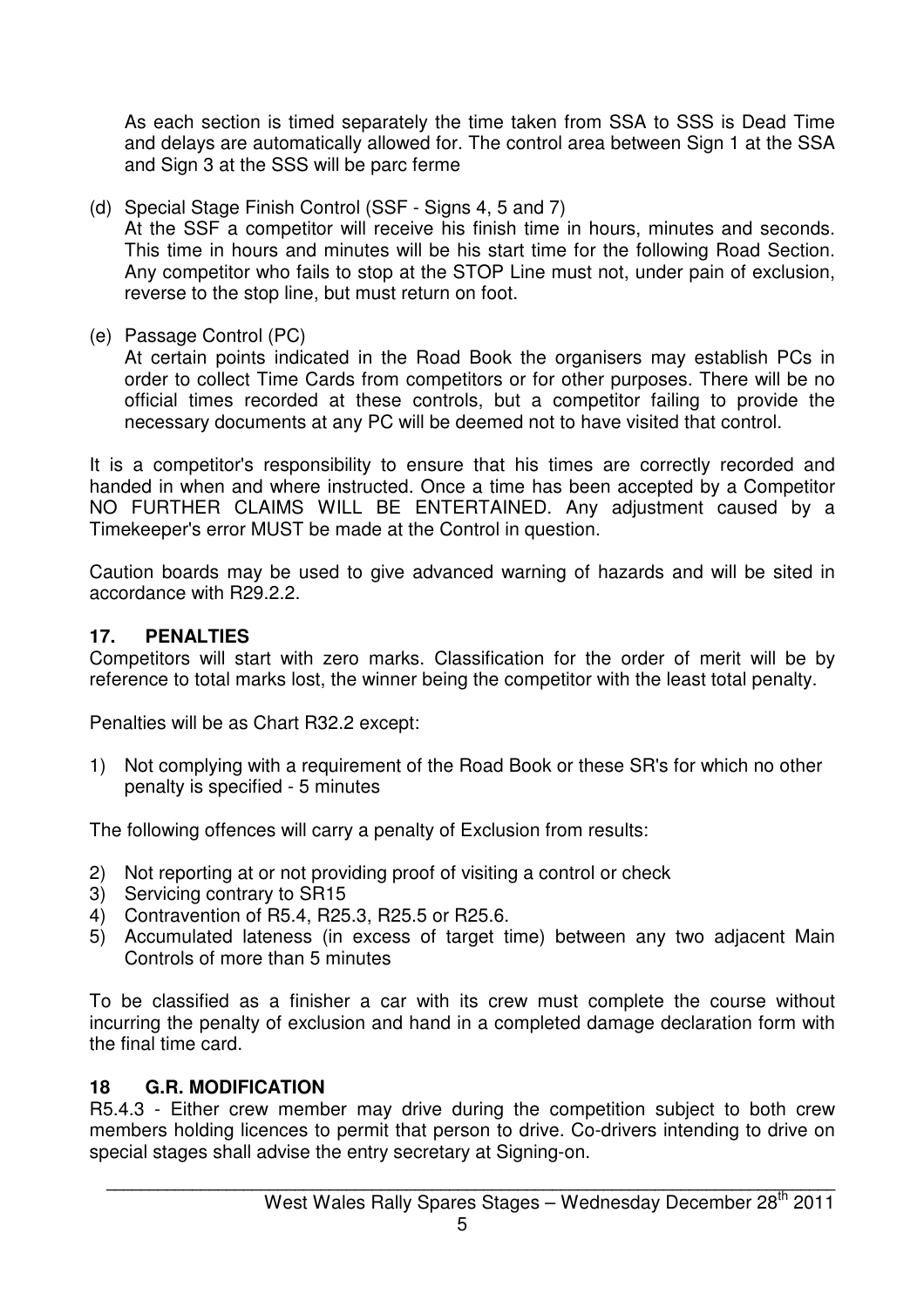R31.2.5 - Reduced to 5 minutes.

R30.1 - Controls will close 5 minutes after due time of arrival of last car

#### **19. DAMAGE DECLARATION**

Competitors will be required to complete and sign a report declaring that they have not been involved in any incident resulting in damage to private property or injury to persons or animals or alternatively giving details of any such incident where damage or injury has occurred (R40.1.3). Any information given will not incur a penalty but failure to hand in a duly completed form will be penalised by exclusion (Chart R32.2p).

Competitors who do not report at the finish are required to forward the report to the Secretary within 72 hours of the event, unless they have been involved in an incident in which case details must be given to the organisers the same day. Competitors who fail to reply will be penalised by a fine of £100.00 R40.1.4.

#### **20. JUDGES OF FACT AND DRIVING STANDARDS OBSERVERS**

Judges of Fact and Driving Standards Observers may be appointed by the organisers and will be on duty to observe and report upon any competitor considered to be in contravention of the regulations for the event in accordance with G10, G11, R24.7.1 to R24.7.10 & R24.8.1 to R24.8.3. Details of Judges of Fact and Driving Standards Observers will be displayed at signing-on.

#### **21. DRIVING ON THE RACE CIRCUIT WITH DEFLATED TYRES ETC**

Under the conditions our contract of hire for the venue with B.A.R.C. Pembrey Ltd no competitor with a deflated tyre or mechanical problems likely to cause damage to the race circuit is to enter any part of the circuit forming part of a Special Stage. Any competitor who breaches this condition may be reported to the Stewards of the Meeting who may impose a penalty of exclusion from the event.

#### **22. RED FLAG PROCEDURE**

The Red Flag procedure as R24.4.5 and R24.5.6 will apply on all stages. All competition will cease on appearance of red flags and competitors should stop at the side of the road or track. They must not proceed until advised to do so by an official of the event.

#### **23. PROCEDURE ON ENCOUNTERING A MAJOR ACCIDENT**

Competitors are reminded of regulation R25.4 to R25.4.9:

"R25.4 – Competitors must carry an A4-size white board with a red SOS on one side and black OK on the other (letters to be a minimum of 12cm high with a minimum stroke width of 1.5cm), with means to secure them on display for oncoming Competitors.

R25.4.1 – In the case of an accident where urgent medical attention is required, the red SOS sign should be displayed as quickly as possible to alert following cars and aid any helicopter attempting to assist.

R25.4.2 – Any crew that sees a red SOS sign displayed on a car, or sees a major accident where both crew members are inside the car but not displaying the SOS sign, must immediately and without exception stop to give assistance.

R25.4.3 – All following cars must also stop and the second car arriving at the scene must inform the next radio point.

R25.4.4 – Subsequent cars must leave a clear route for emergency vehicles.

R25.4.5 – The Clerk of the Course may award a discretionary time to any Competitor delayed in such circumstances.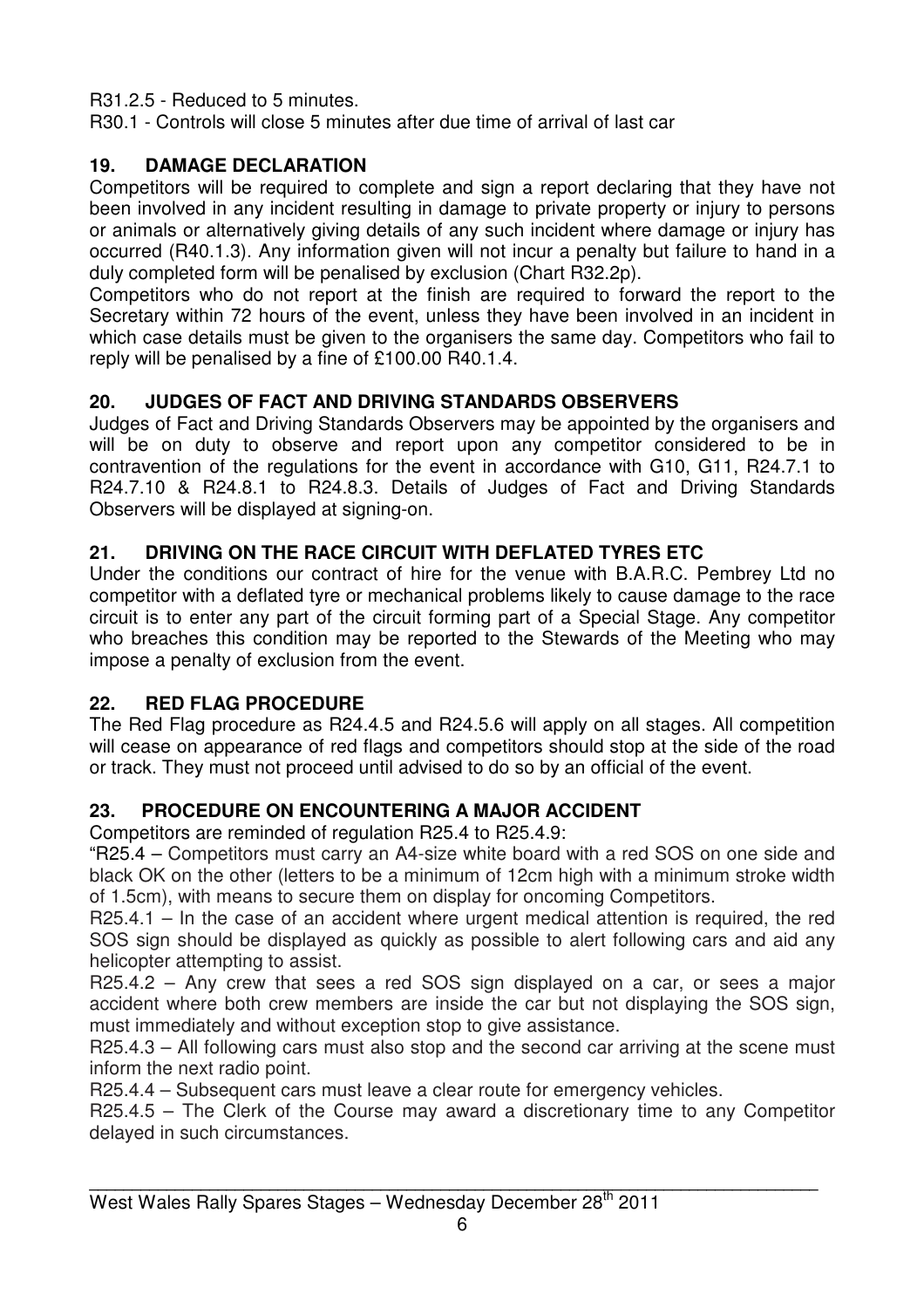R25.4.6 – Any crew which is able to but fails to comply with the rule will be reported to the Clerk of the Course who may impose penalties.

R25.4.7 – In the case of an accident where medical intervention is not required, the OK sign must be clearly shown to following vehicles, and to any helicopter attempting to assist. If the crew leave the vehicle, the OK sign must be left clearly visible to other Competitors.

R25.4.8 – Any crew failing to comply will be subject to a penalty at the Clerk of the Course's discretion.

R25.4.9 – Competitors who misuse the SOS or OK signs will be penalised and may be reported to the MSA for further action."

#### **24. TRADE VEHICLES**

Will only be allowed into the Service Area if prior arrangements have been made with BARC (Pembrey) Ltd - Tel:01554 891042) and confirmed to the Secretary of the Meeting.

#### **ACKNOWLEDGEMENTS**

Gareth Lloyd – West Wales Rally Spares Motor Sports Association Ltd. BARC (Pembrey) Ltd Local Motor Clubs All Marshals All Competitors and Supporters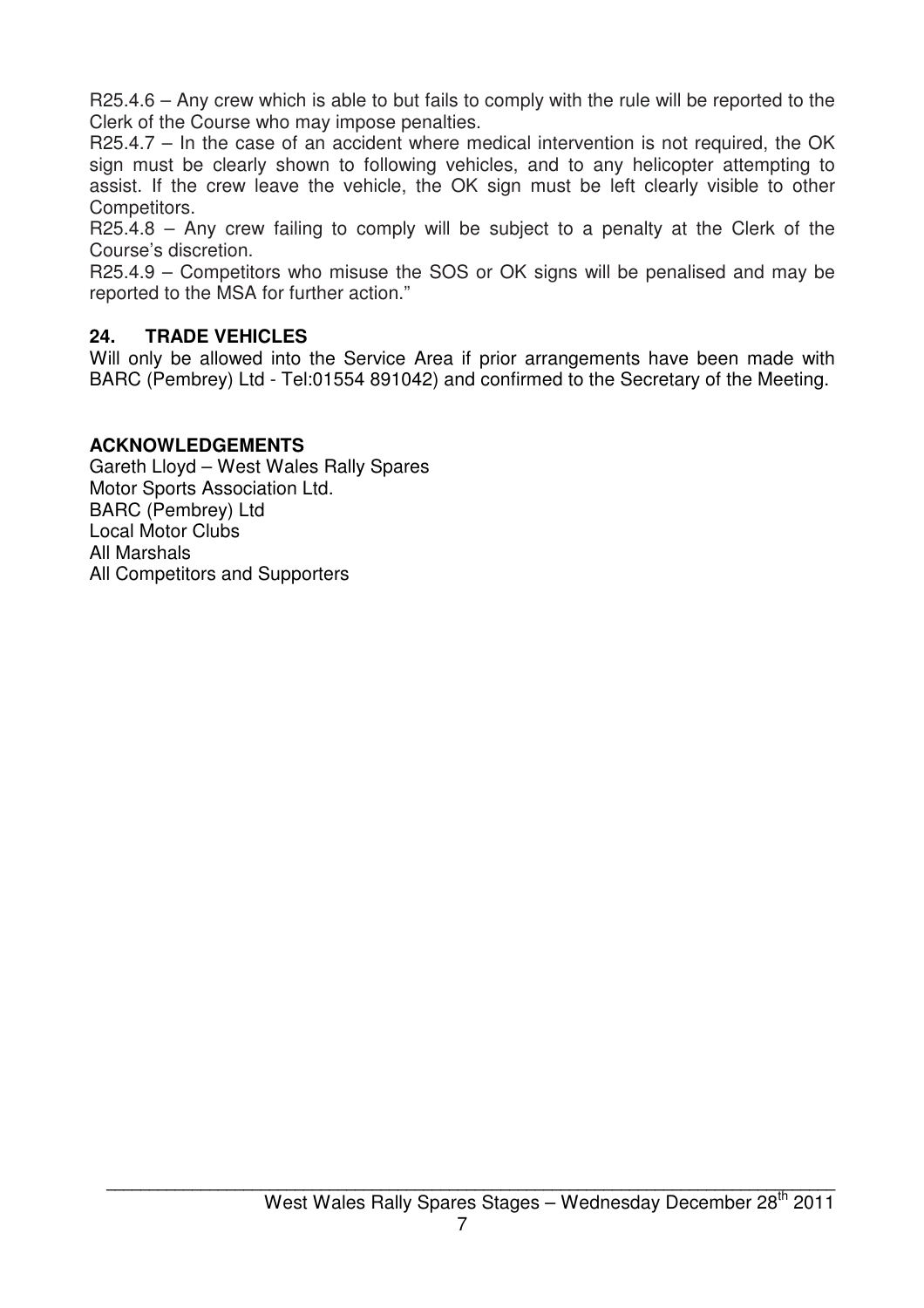| Ref. Nr.                     | Date received                                                                                                       | Acceptance/<br>refusal sent                | <b>Payment details</b>                   | Comp.<br><b>Number</b> |  |  |
|------------------------------|---------------------------------------------------------------------------------------------------------------------|--------------------------------------------|------------------------------------------|------------------------|--|--|
|                              |                                                                                                                     |                                            |                                          |                        |  |  |
|                              | <b>ENTRANT/SPONSOR</b>                                                                                              |                                            | Licence Nr _____________                 |                        |  |  |
|                              |                                                                                                                     |                                            |                                          |                        |  |  |
| <b>DRIVER</b>                |                                                                                                                     |                                            |                                          |                        |  |  |
|                              |                                                                                                                     |                                            |                                          |                        |  |  |
|                              | <u> 1980 - Johann Barn, mars ann an t-Amhain ann an t-Amhain an t-Amhain ann an t-Amhain an t-Amhain ann an t-A</u> |                                            | Post Code                                |                        |  |  |
|                              |                                                                                                                     |                                            | Comp Licence Nr __________               |                        |  |  |
|                              |                                                                                                                     |                                            |                                          |                        |  |  |
|                              | <b>NEXT OF KIN:</b><br>Relationship __________________                                                              |                                            |                                          |                        |  |  |
| Tel Nr: ____________________ |                                                                                                                     |                                            |                                          |                        |  |  |
| <b>CO-DRIVER</b>             |                                                                                                                     |                                            |                                          |                        |  |  |
|                              |                                                                                                                     |                                            |                                          |                        |  |  |
|                              |                                                                                                                     |                                            | Post Code                                |                        |  |  |
|                              |                                                                                                                     |                                            | Comp Licence Nr __________               |                        |  |  |
|                              |                                                                                                                     |                                            |                                          |                        |  |  |
| <b>NEXT OF KIN:</b>          |                                                                                                                     |                                            | Relationship __________________          |                        |  |  |
|                              |                                                                                                                     |                                            | Tel Nr: ___________________              |                        |  |  |
|                              | <b>VEHICLE AND CLASS</b>                                                                                            |                                            |                                          |                        |  |  |
|                              | Engine Capacity: _______________                                                                                    |                                            |                                          |                        |  |  |
|                              | Forced Induction: YES/NO                                                                                            | Number of valves per cylinder: ___________ |                                          |                        |  |  |
|                              | 4 wheel Drive: YES/NO<br>Number of camshafts (per bank): ________                                                   |                                            |                                          |                        |  |  |
|                              | Vehicle reg nr: ___________________                                                                                 |                                            | Class entered (See SR7): _______________ |                        |  |  |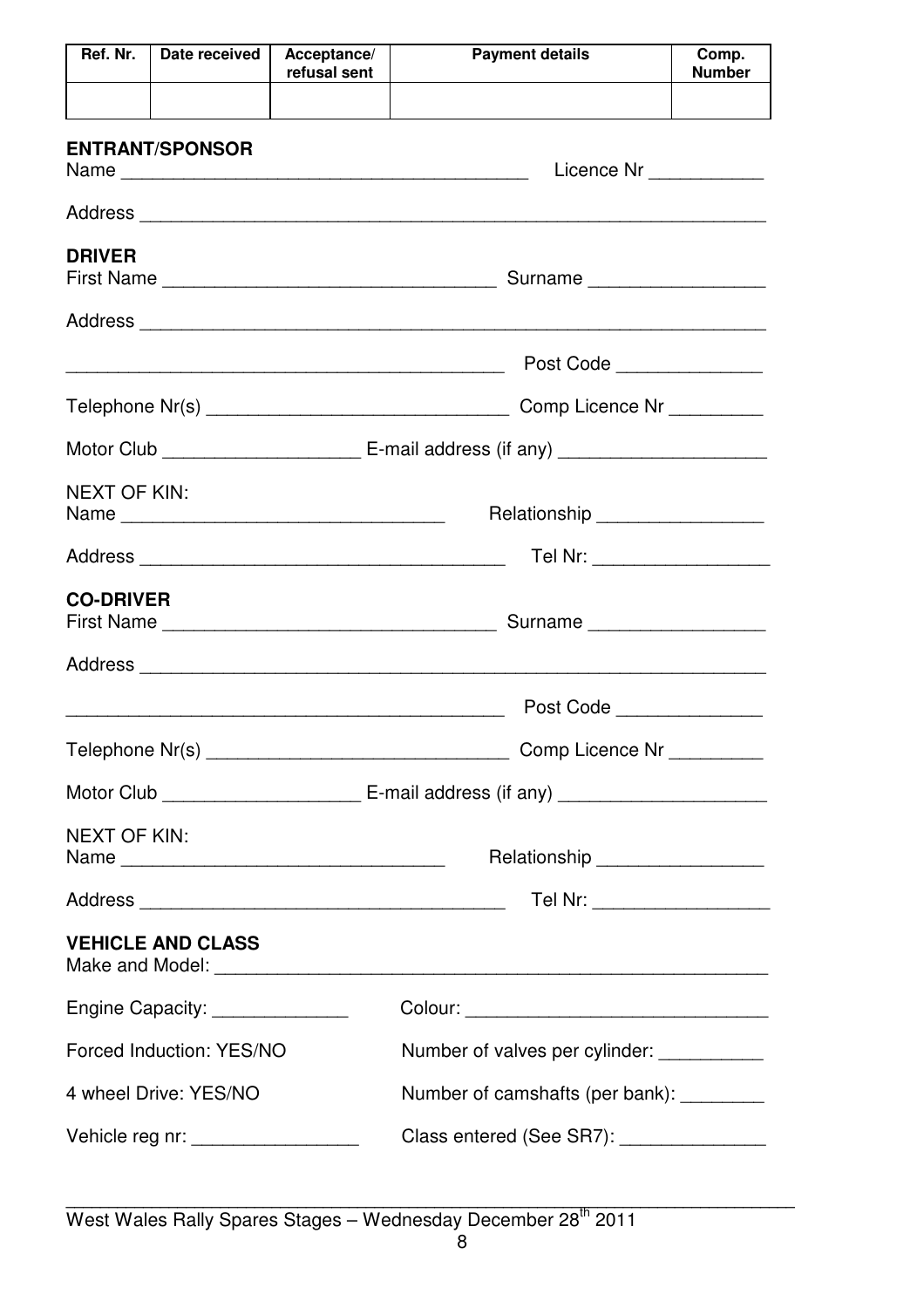Ladies/mixed crew YES/NO

| <b>FEES</b>                                                                    |                |        |
|--------------------------------------------------------------------------------|----------------|--------|
| Entry fee                                                                      |                | 195.00 |
| C.M.C. Membership - Driver to 31st Dec 2012                                    |                | 5.00   |
| C.M.C. Membership - Co-driver to 31st Dec 2012<br>(Please tick which paid for) |                | 5.00   |
|                                                                                | <b>TOTAL £</b> |        |
|                                                                                |                |        |

Please enclose cheque(s)/postal order(s) totalling the above amount, made payable to CARMARTHEN MOTOR CLUB LTD. Post dated cheques will not be accepted.

#### **SEEDING INFORMATION**

Please enter below details of driver's best performances in Stage Rallies (As a first named driver). If no appropriate results, please include any relevant experience.

| . .          | $\overline{\phantom{a}}$ |             |              |                 |              |
|--------------|--------------------------|-------------|--------------|-----------------|--------------|
| <b>EVENT</b> | <b>STATUS &amp;</b>      | <b>YEAR</b> | <b>START</b> | <b>POSITION</b> |              |
|              | <b>CHAMPIONSHIP</b>      |             | NR.          | OVERALL         | <b>CLASS</b> |
|              |                          |             |              |                 |              |
|              |                          |             |              |                 |              |
|              |                          |             |              |                 |              |
|              |                          |             |              |                 |              |
|              |                          |             |              |                 |              |
|              |                          |             |              |                 |              |
|              |                          |             |              |                 |              |
|              |                          |             |              |                 |              |
|              |                          |             |              |                 |              |
|              |                          |             |              |                 |              |

N.B. Any entrant falsely declaring or withholding information may forfeit their entry fee and have their entry refused.

#### **THE ENTRY FOR MUST BE COMPLETED IN EVERY RESPECT - INCLUDING SIGNING THE INDEMNIFICATIONS** and sent to the Entries Secretary: **Ryland James, Cartref, Bethlehem Road, Pwll Trap, St Clears, Carmarthen, SA33 4AN.**

Tel: 01994 230966 (1900 - 2100 hours only please) E-mail: rylandjms@aol.com

#### **Please enclose 2 completed labels to be used on correspondence.**